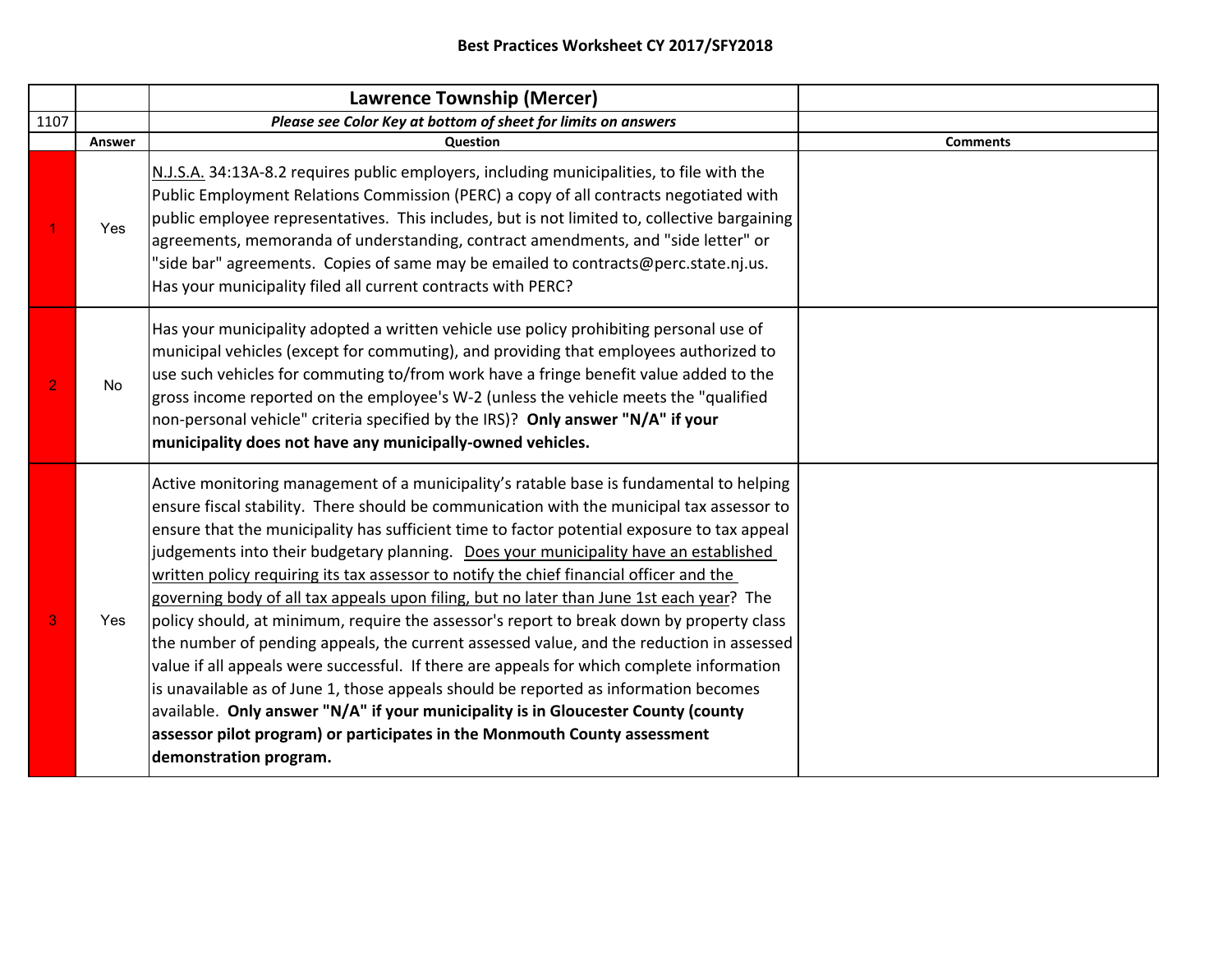|      |            | Lawrence Township (Mercer)                                                                                                                                                                                                                                                                                                                                                                                                                                                                                                                                                                                                                                                                                          |                                              |
|------|------------|---------------------------------------------------------------------------------------------------------------------------------------------------------------------------------------------------------------------------------------------------------------------------------------------------------------------------------------------------------------------------------------------------------------------------------------------------------------------------------------------------------------------------------------------------------------------------------------------------------------------------------------------------------------------------------------------------------------------|----------------------------------------------|
| 1107 |            | Please see Color Key at bottom of sheet for limits on answers                                                                                                                                                                                                                                                                                                                                                                                                                                                                                                                                                                                                                                                       |                                              |
|      | Answer     | <b>Question</b>                                                                                                                                                                                                                                                                                                                                                                                                                                                                                                                                                                                                                                                                                                     | <b>Comments</b>                              |
|      | <b>Yes</b> | Does your municipality maintain an up-to-date municipal website containing at minimum<br>the following: past three years adopted budgets; the current year's proposed budget<br>(including the full adopted budget for the current year when approved by the governing<br>[body); most recent annual financial statement and audits; notification(s) for solicitation of<br>bids and RFPs; and meeting dates, minutes and agendas for the governing body, planning<br>board, board of adjustment and all commissions?                                                                                                                                                                                               |                                              |
|      | N/A        | The "Director's Ratio" (the average ratio of assessed to true market value) for each<br>municipality as determined by the Director of the Division of Taxation, in the Table of<br>Equalized Valuations promulgated annually pursuant to N.J.S.A. 54:1-35.1. A Director's<br>Ratio of lower than 85 percent generally denotes lack of uniformity in assessments and<br>indicates a need for revaluation. N.J.A.C. 18:12A-1.14. If the ratio of assessed values to<br>market values in your municipality is presently less than 85%, has your municipality at<br>minimum awarded a contract for the updating of tax maps and earmarked funds in its<br>budget for the hiring of relevant firms and/or professionals? | 2016 Ratio = 90.92% and 2017 Ratio = 90.49%. |
| 6    | Yes        | The Local Government Ethics Law, designed to ensure transparency in government,<br>requires local government officers to file Financial Disclosure Forms. Compliance by local<br>elected officials is particularly important. Have all of your local elected officials filed their<br>Financial Disclosure Form in 2017 that covers the 2016 calendar year?                                                                                                                                                                                                                                                                                                                                                         |                                              |
|      | Yes        | While outside employment by municipal officials can sometimes be acceptable, it is<br>imperative that no conflicts of interest impinge on municipal governance. Does your<br>municipality have 1) an established documented process requiring department heads to<br>submit notice of outside employment, and 2) upon receiving such notice, does your<br>municipality have a documented process within its human resources function to<br>determine whether or not a conflict of interest exists?                                                                                                                                                                                                                  |                                              |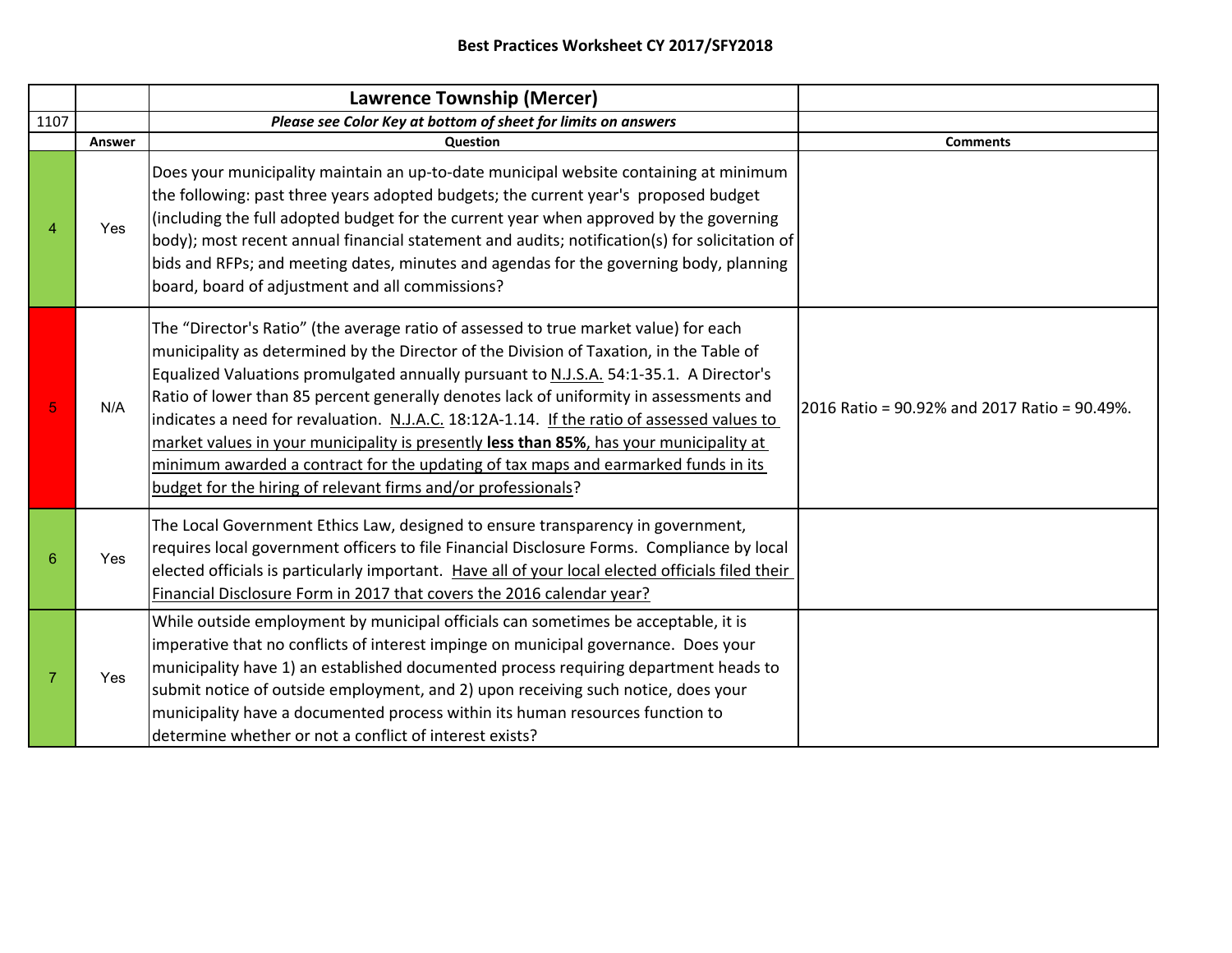|                 |            | <b>Lawrence Township (Mercer)</b>                                                                                                                                      |                                        |
|-----------------|------------|------------------------------------------------------------------------------------------------------------------------------------------------------------------------|----------------------------------------|
| 1107            |            | Please see Color Key at bottom of sheet for limits on answers                                                                                                          |                                        |
|                 | Answer     | Question                                                                                                                                                               | <b>Comments</b>                        |
|                 |            | Many municipalities have created one or more authorities (including fire districts, utilities                                                                          |                                        |
|                 |            | authorities, redevelopment authorities, housing authorities, port authorities, etc.) to                                                                                |                                        |
|                 |            | provide greater focus and attention on addressing a public need, or to reduce governing                                                                                |                                        |
|                 |            | body burdens. While creation of an authority is often appropriate, and many authorities                                                                                |                                        |
|                 |            | successfully fulfill their missions, authorities with weak membership or insufficient local-                                                                           |                                        |
|                 |            | level monitoring can become wasteful, inefficient and unresponsive to the public they                                                                                  |                                        |
|                 |            | serve. N.J.S.A. 40A:5A-20 allows a local governing body to dissolve an authority subject to                                                                            |                                        |
| 8               | No         | certain parameters and with Local Finance Board approval. Municipalities should at least                                                                               |                                        |
|                 |            | annually assess the authority or authorities they created and publicly discuss their                                                                                   |                                        |
|                 |            | findings and conclusions. Findings and conclusions should address whether their existing                                                                               |                                        |
|                 |            | authorities 1) continue to serve the public interest, and 2) are more efficient than other                                                                             |                                        |
|                 |            | potential alternatives in providing services and financing public facilities. Within the past                                                                          |                                        |
|                 |            | year, 1) has the above-referenced discussion appeared as a listed agenda item on a                                                                                     |                                        |
|                 |            | scheduled governing body meeting, and 2) do the findings and conclusion appear in                                                                                      |                                        |
|                 |            | publicly-available meeting minutes? Please identify the meeting date under                                                                                             |                                        |
|                 |            | "Comments".                                                                                                                                                            |                                        |
|                 |            | Audit findings address areas needing improvement. Ignoring these findings devalues the                                                                                 |                                        |
|                 |            | process; therefore, municipalities should correct noted deficiencies. Have all audit                                                                                   |                                        |
|                 |            | findings from the 2015 audit been 1) identified in the corrective action plan and 2)                                                                                   |                                        |
| $\overline{9}$  | N/A        | addressed such that they are not repeated in the 2016 audit? If the answer is no, please                                                                               | No Audit Findings 2014, 2015 and 2016. |
|                 |            | list the repeat findings, along with the date the corrective action plan was submitted to                                                                              |                                        |
|                 |            | DLGS, under Comments. Only answer "N/A" if there were no audit findings in 2014.                                                                                       |                                        |
|                 |            |                                                                                                                                                                        |                                        |
|                 |            | Payments In Lieu of Taxed (PILOTs) are often used as a tool for economic development. It                                                                               |                                        |
|                 |            | is imperative that municipalities monitor PILOT agreements to ensure recipients<br>complying with all agreement terms, including but not limited to timely payment and |                                        |
|                 |            |                                                                                                                                                                        |                                        |
| 10 <sub>1</sub> | <b>Yes</b> | reporting. Does your municipality 1) have an official designated to monitor exemptions                                                                                 |                                        |
|                 |            | granted pursuant to the Long-Term Tax Exemption Law (N.J.S.A. 40A:20-1 et seq.) and                                                                                    |                                        |
|                 |            | Five-Year Exemptions/Abatements granted pursuant to N.J.S.A. 40A:21-1 et seq., and 2)                                                                                  |                                        |
|                 |            | have in place a documented process for ensuring compliance with the terms of each                                                                                      |                                        |
|                 |            | PILOT agreement?                                                                                                                                                       |                                        |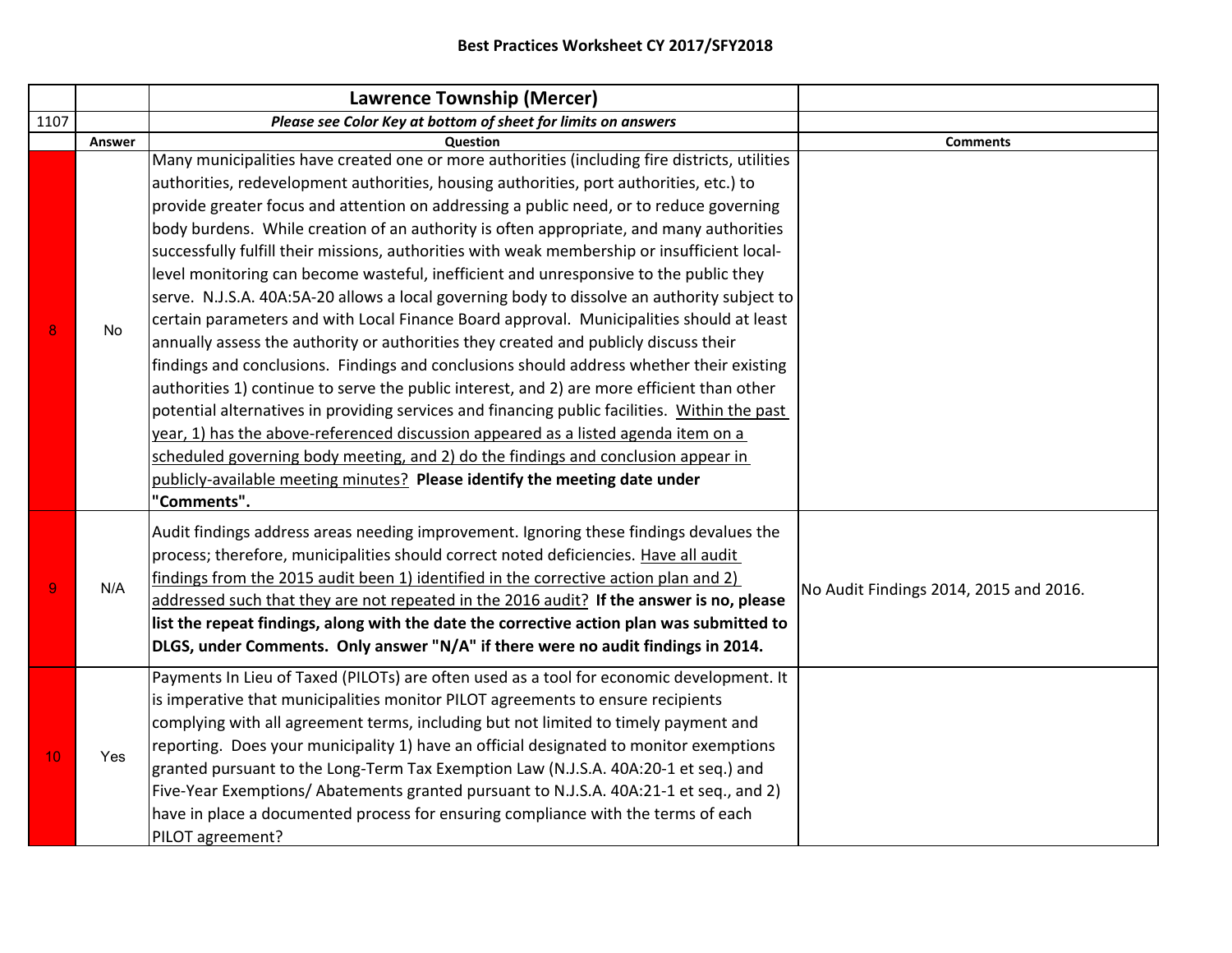|      |            | Lawrence Township (Mercer)                                                                                                                                                                                                                                                                                                                                                                                                                                                                                                                                                                                                                                                                                                                                                                              |                 |
|------|------------|---------------------------------------------------------------------------------------------------------------------------------------------------------------------------------------------------------------------------------------------------------------------------------------------------------------------------------------------------------------------------------------------------------------------------------------------------------------------------------------------------------------------------------------------------------------------------------------------------------------------------------------------------------------------------------------------------------------------------------------------------------------------------------------------------------|-----------------|
| 1107 |            | Please see Color Key at bottom of sheet for limits on answers                                                                                                                                                                                                                                                                                                                                                                                                                                                                                                                                                                                                                                                                                                                                           |                 |
|      | Answer     | Question                                                                                                                                                                                                                                                                                                                                                                                                                                                                                                                                                                                                                                                                                                                                                                                                | <b>Comments</b> |
| 11   | Yes        | N.J.S.A. 40A:5-4 requires municipalities to complete their annual audit for the preceding<br>fiscal year within 6 months after the close of their fiscal year. Further, N.J.S.A. 40A:5-6<br>requires the municipality's auditor to submit a certified duplicate copy of the audit report<br>and recommendations with the Division within 5 days after filing the original with the<br>municipal clerk. Has your municipality received its completed audit for the preceding<br>fiscal year within the statutory timeframe, and confirmed that your auditor has filed a<br>certified duplicate copy of the audit report with the Division? You may only answer this<br>question "N/A" if the Director expressly granted an extension in response to a<br>governing body resolution petitioning for same. |                 |
| 12   | <b>Yes</b> | Pursuant to N.J.S.A. 40A: 2-40, the chief financial officer each municipality shall, before<br>the end of the first month of the fiscal year, file its Annual Debt Statement with the<br>Division of Local Government Services. The annual debt statement must be filed<br>electronically following the procedure described in Local Finance Notice 2013-3. Did your<br>municipality file its electronic Annual Debt Statement for the preceding fiscal year with<br>the Division no later than January 31 (July 31 for SFY municipalities)?                                                                                                                                                                                                                                                            |                 |
| 13   | Yes        | While the issuance and renewal of bond anticipation notes can be a reasonable and<br>prudent financing mechanism, failing to take advantage of low interest rates on<br>permanent financing can cause municipalities to incur unnecessary carrying costs and<br>inflated costs of issuance. Has your municipality evaluated its outstanding bond<br>anticipation notes and developed a strategy to move toward permanent financing?                                                                                                                                                                                                                                                                                                                                                                     |                 |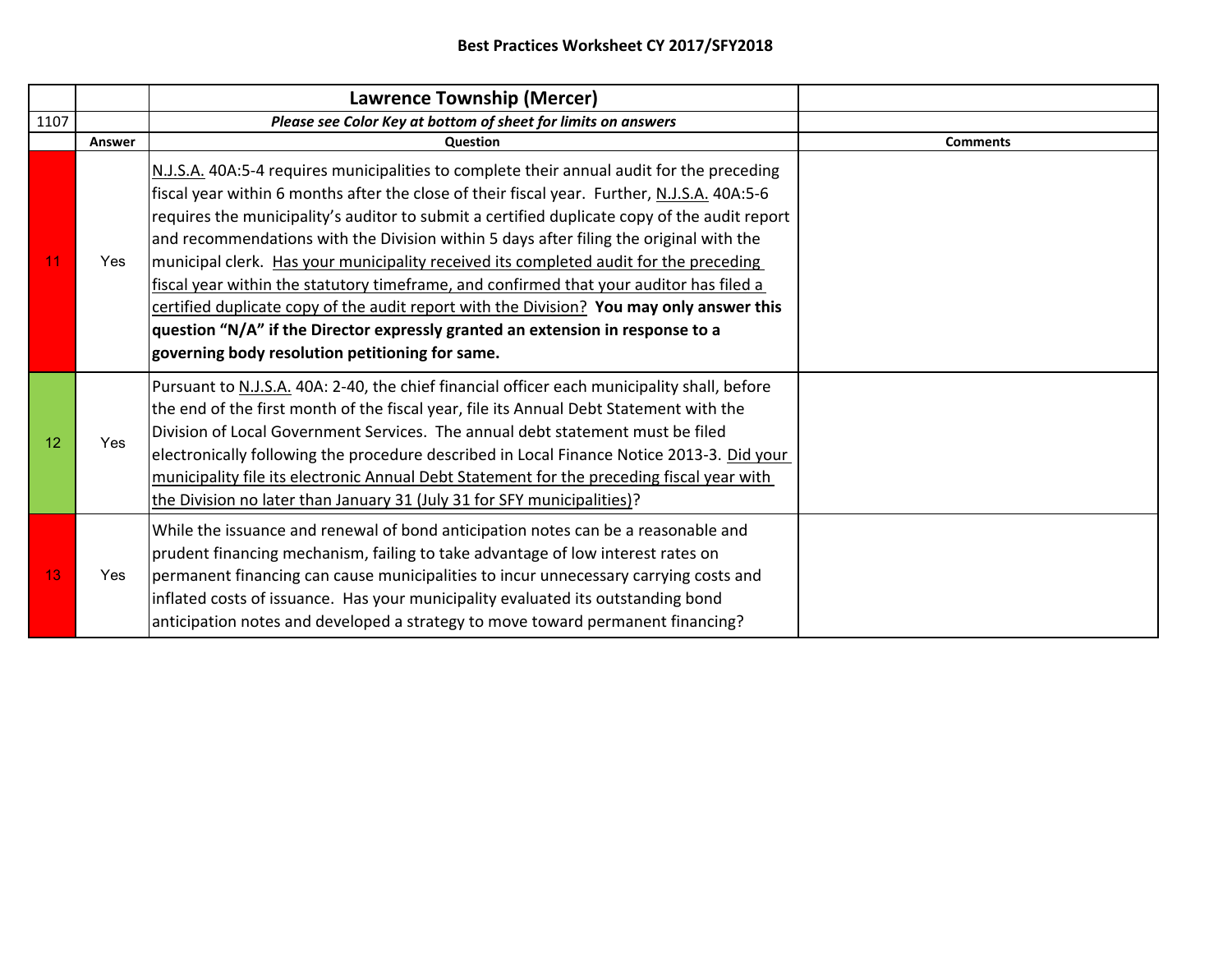|      |        | <b>Lawrence Township (Mercer)</b>                                                                                                                                                                                                                                                                                                                                                                                                                                                                                                                                                                                                                                                                                                                                                                                                                                                                                                                               |                                                                    |
|------|--------|-----------------------------------------------------------------------------------------------------------------------------------------------------------------------------------------------------------------------------------------------------------------------------------------------------------------------------------------------------------------------------------------------------------------------------------------------------------------------------------------------------------------------------------------------------------------------------------------------------------------------------------------------------------------------------------------------------------------------------------------------------------------------------------------------------------------------------------------------------------------------------------------------------------------------------------------------------------------|--------------------------------------------------------------------|
| 1107 |        | Please see Color Key at bottom of sheet for limits on answers                                                                                                                                                                                                                                                                                                                                                                                                                                                                                                                                                                                                                                                                                                                                                                                                                                                                                                   |                                                                    |
|      | Answer | <b>Question</b>                                                                                                                                                                                                                                                                                                                                                                                                                                                                                                                                                                                                                                                                                                                                                                                                                                                                                                                                                 | <b>Comments</b>                                                    |
| 14   | N/A    | Pursuant to N.J.S.A. 40A:11-25, the Director of the Division of Local Government Services<br>must approve all prequalification regulations enacted by contracting units subject to the<br>Local Public Contracts Law. Prequalification requirements can be fixed according to<br>experience, financial ability, capital, and equipment. Absent Director approval, bid<br>prequalification regulations are of no force and effect and may not be required as a<br>condition of bid acceptance on any public contract. Local Finance Notice 2016-12 goes<br>into further detail concerning prequalification regulations under the Local Public<br>Contracts Law. Is your municipality following the process set forth in N.J.S.A. 40A:11-25,<br>including seeking Director approval prior to implementing and enforcing all<br>prequalification regulations? "N/A" is only applicable where the municipality has not<br>adopted any prequalification regulations. | Lawrence Township has not adopted<br>prequalification regulations. |
| 15   | Yes    | N.J.A.C. 5:30-3.8(a) requires that the introduced annual municipal budget incorporate a<br>User-Friendly Budget section. Is your municipality providing the public with its introduced<br>User-Friendly Budget at least one week prior to the date of the public hearing on adopting<br>the annual budget?                                                                                                                                                                                                                                                                                                                                                                                                                                                                                                                                                                                                                                                      |                                                                    |
| 16   | Yes    | Unless the Director sets forth a later date pursuant to N.J.S.A. 40A:4-5.1, N.J.S.A.<br>40A:4-5 requires that calendar year municipalities approve their introduced budgets no<br>later than February 10 (or August 10 for state fiscal year municipalities) and N.J.S.A. 40A:4-<br>10 requires that calendar year municipalities adopt their budgets no later than March 20<br>(or September 20 for state fiscal year municipalities).  Did your municipality introduce<br>and adopt its current year budget no later than the dates provided by law or as extended<br>by the Director in Local Finance Notice 2016-20? This question may only be answered<br>N/A if your municipality is under State Supervision or if the Division instructed the<br>municipality to delay budget adoption.                                                                                                                                                                  |                                                                    |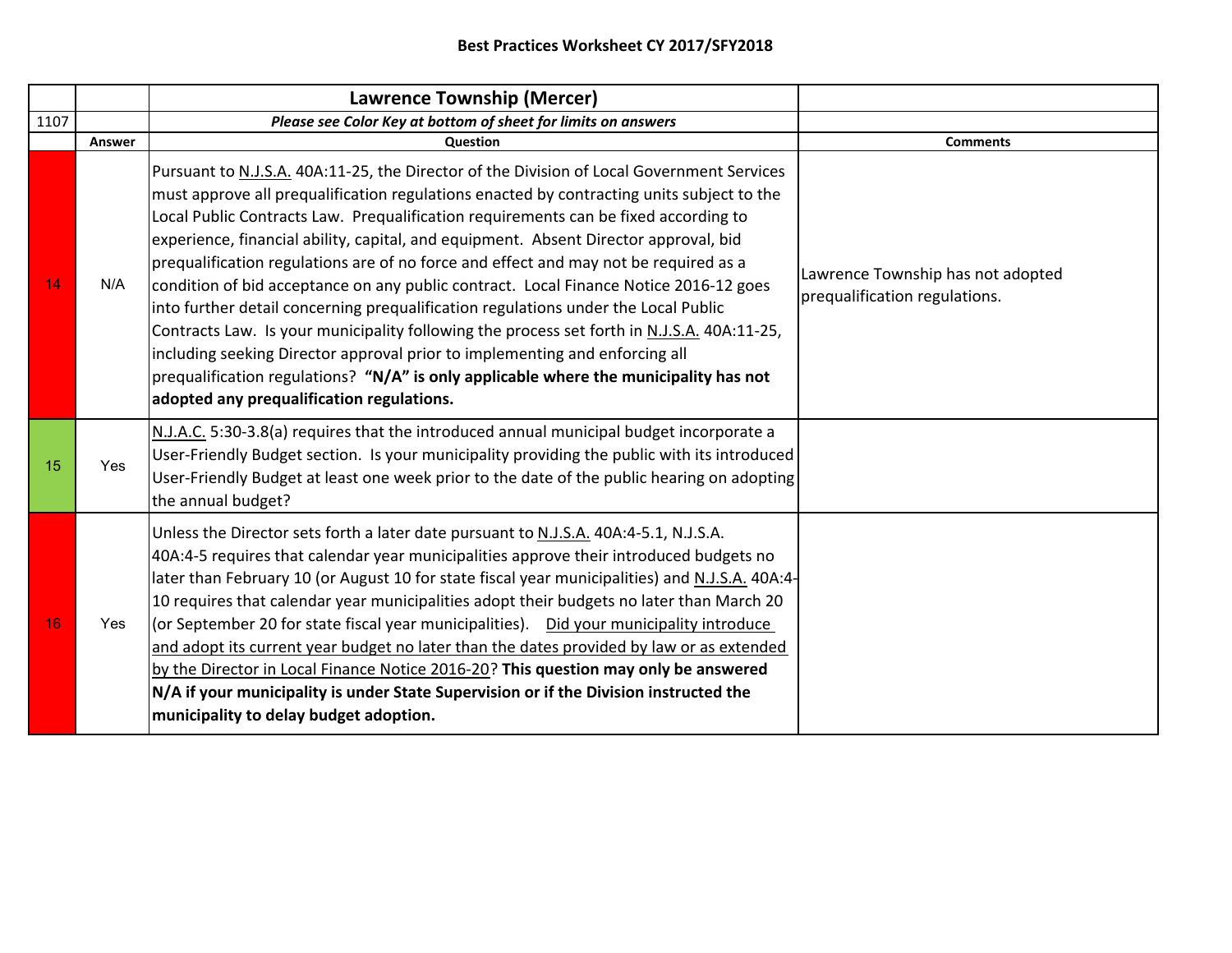|        | <b>Lawrence Township (Mercer)</b>                                                                                                                                                                                                                                                                                                                                                                                                                                                                                                                                                                                                                                                                                                                                                                                                                                                                                                                                                                                        |                                                                                                                                                                                                                                                                                                                                                                                                                                                                                                                                                                                                                                                                                                                                                                                                                                                                                                                                                                                                                                                                                                                       |
|--------|--------------------------------------------------------------------------------------------------------------------------------------------------------------------------------------------------------------------------------------------------------------------------------------------------------------------------------------------------------------------------------------------------------------------------------------------------------------------------------------------------------------------------------------------------------------------------------------------------------------------------------------------------------------------------------------------------------------------------------------------------------------------------------------------------------------------------------------------------------------------------------------------------------------------------------------------------------------------------------------------------------------------------|-----------------------------------------------------------------------------------------------------------------------------------------------------------------------------------------------------------------------------------------------------------------------------------------------------------------------------------------------------------------------------------------------------------------------------------------------------------------------------------------------------------------------------------------------------------------------------------------------------------------------------------------------------------------------------------------------------------------------------------------------------------------------------------------------------------------------------------------------------------------------------------------------------------------------------------------------------------------------------------------------------------------------------------------------------------------------------------------------------------------------|
|        | Please see Color Key at bottom of sheet for limits on answers                                                                                                                                                                                                                                                                                                                                                                                                                                                                                                                                                                                                                                                                                                                                                                                                                                                                                                                                                            |                                                                                                                                                                                                                                                                                                                                                                                                                                                                                                                                                                                                                                                                                                                                                                                                                                                                                                                                                                                                                                                                                                                       |
| Answer | Question                                                                                                                                                                                                                                                                                                                                                                                                                                                                                                                                                                                                                                                                                                                                                                                                                                                                                                                                                                                                                 | <b>Comments</b>                                                                                                                                                                                                                                                                                                                                                                                                                                                                                                                                                                                                                                                                                                                                                                                                                                                                                                                                                                                                                                                                                                       |
| Yes    | appointed officials (less than 35 hours per week)? Only answer "yes" if no part-time<br>"No", please list in the Comments section the name and title of each elected or<br>appointed official receiving either health benefits or a waiver payment in lieu of health                                                                                                                                                                                                                                                                                                                                                                                                                                                                                                                                                                                                                                                                                                                                                     |                                                                                                                                                                                                                                                                                                                                                                                                                                                                                                                                                                                                                                                                                                                                                                                                                                                                                                                                                                                                                                                                                                                       |
| Yes    |                                                                                                                                                                                                                                                                                                                                                                                                                                                                                                                                                                                                                                                                                                                                                                                                                                                                                                                                                                                                                          |                                                                                                                                                                                                                                                                                                                                                                                                                                                                                                                                                                                                                                                                                                                                                                                                                                                                                                                                                                                                                                                                                                                       |
| Yes    | Payments for waivers filed before May 21, 2010, and maintained continuously since,<br>cannot exceed fifty percent (50%) of the amount saved by the local unit as a result of the<br>employee's waiver of coverage. For waivers filed on or after May 21, 2010, which is the<br>effective date of P.L. 2010, c. 2, payments cannot exceed the lesser of twenty-five percent<br>(25%) of the amount saved by the local unit as a result of the waiver, or \$5,000. When<br>calculating an employee's waiver payment, the local unit must deduct the employee's<br>Finance Notices 2010-12 and 2016-10 for further discussion on health benefit waiver<br>payments. Does your municipality 1) refrain from paying waiver payments in excess of<br>the statutory maximum; 2) deduct employee healthcare contribution obligations from the<br>total premium cost when calculating waiver payments; and 3) refrain from incorporating<br>healthcare waiver payments in any labor agreement? "N/A" is only applicable where the |                                                                                                                                                                                                                                                                                                                                                                                                                                                                                                                                                                                                                                                                                                                                                                                                                                                                                                                                                                                                                                                                                                                       |
|        |                                                                                                                                                                                                                                                                                                                                                                                                                                                                                                                                                                                                                                                                                                                                                                                                                                                                                                                                                                                                                          | Does your municipality exclude from healthcare coverage part-time elected and<br>elected or appointed officials receive health benefits. If your municipality has part-time<br>elected or appointed officials who elect to take State Health Benefits Program (SHBP)<br>health benefits (or receive a waiver for not doing so) by virtue of serving in their<br>position continuously since May 21, 2010, you must answer "No". If you answered<br>benefits.<br>Is your municipality collecting at least the amount set forth by the Chapter 78 Grid for<br>health benefit contributions (or 1.5% of base salary, whichever is greater) for all officers<br>and employees?<br>healthcare contribution obligation from the total premium cost. Local units have sole<br>discretion as to whether or not to offer employees payments for waiver of health<br>benefits, and may offer waiver payments lower than the statutory maximum. Health<br>benefit waiver payments are statutorily excluded from collective bargaining. See Local<br>municipality has a policy of not making payments in lieu of health benefits. |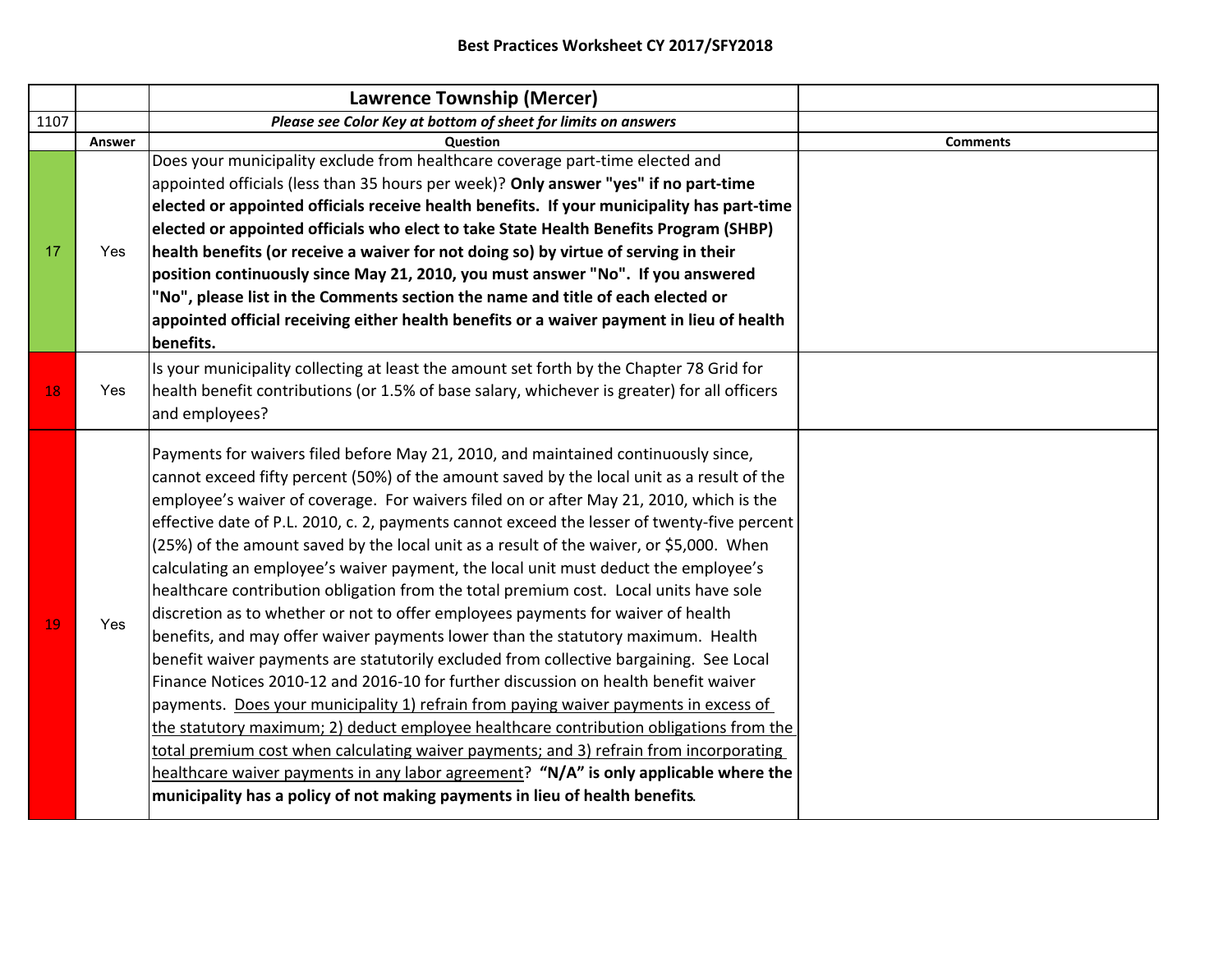|      |            | Lawrence Township (Mercer)                                                                                                                                                                                                                                                                                                                                                                                                                                                                                                                                                                                                                                                                                                                                                                                                                                                                                                                                                                                                                                                                |                 |
|------|------------|-------------------------------------------------------------------------------------------------------------------------------------------------------------------------------------------------------------------------------------------------------------------------------------------------------------------------------------------------------------------------------------------------------------------------------------------------------------------------------------------------------------------------------------------------------------------------------------------------------------------------------------------------------------------------------------------------------------------------------------------------------------------------------------------------------------------------------------------------------------------------------------------------------------------------------------------------------------------------------------------------------------------------------------------------------------------------------------------|-----------------|
| 1107 |            | Please see Color Key at bottom of sheet for limits on answers                                                                                                                                                                                                                                                                                                                                                                                                                                                                                                                                                                                                                                                                                                                                                                                                                                                                                                                                                                                                                             |                 |
|      | Answer     | <b>Question</b>                                                                                                                                                                                                                                                                                                                                                                                                                                                                                                                                                                                                                                                                                                                                                                                                                                                                                                                                                                                                                                                                           | <b>Comments</b> |
| 20   | Yes        | The Fair Labor Standards Act (FLSA) is a federal law requiring that overtime pay must be<br>paid for all hours over 40 hours in a work week except for those employees classified as<br>exempt and thus not entitled to overtime. Management employees such as elected<br>officials, managers/administrators, municipal clerks, CFOs, public works superintendents,<br>police chiefs and other department heads are typically classified as having exempt status<br>and thus not entitled to overtime pay. Other municipal employees may also be classified<br>as exempt under the FLSA (you should consult with labor counsel for more detailed<br>guidance). Exempt status would also preclude overtime pay for time worked during<br>emergencies, attendance at night meetings and participation in training sessions.<br>Compensated leave time in lieu of cash payments is considered to be a form of overtime<br>pay unless such leave is utilized in the same pay period. Does your municipality refrain<br>from paying overtime to employees classified as exempt under the FLSA? |                 |
| 21   | Yes        | For any employees covered by a collective bargaining agreement, has your municipality<br>instituted a policy to not compensate said employees for sick leave accumulated after a<br>certain date? If such provisions were imposed by an arbitrator in binding arbitration but<br>the municipality is seeking to eliminate such a contractual obligation through collective<br>bargaining, your answer can be "N/A". If answering "N/A", the municipality must identify<br>under "Comments" each such provision imposed by an arbitrator, along with the status of<br>the collective bargaining negotiations to eliminate each such provision.                                                                                                                                                                                                                                                                                                                                                                                                                                             |                 |
| 22   | <b>Yes</b> | Has your municipality instituted a written policy to not compensate non-union employees<br>for sick leave accumulated after a certain date?                                                                                                                                                                                                                                                                                                                                                                                                                                                                                                                                                                                                                                                                                                                                                                                                                                                                                                                                               |                 |
| 23   | Yes        | Has your municipality adopted an ordinance, resolution, regulation or written policy<br>eliminating longevity awards, bonuses or payments for non-union employees?                                                                                                                                                                                                                                                                                                                                                                                                                                                                                                                                                                                                                                                                                                                                                                                                                                                                                                                        |                 |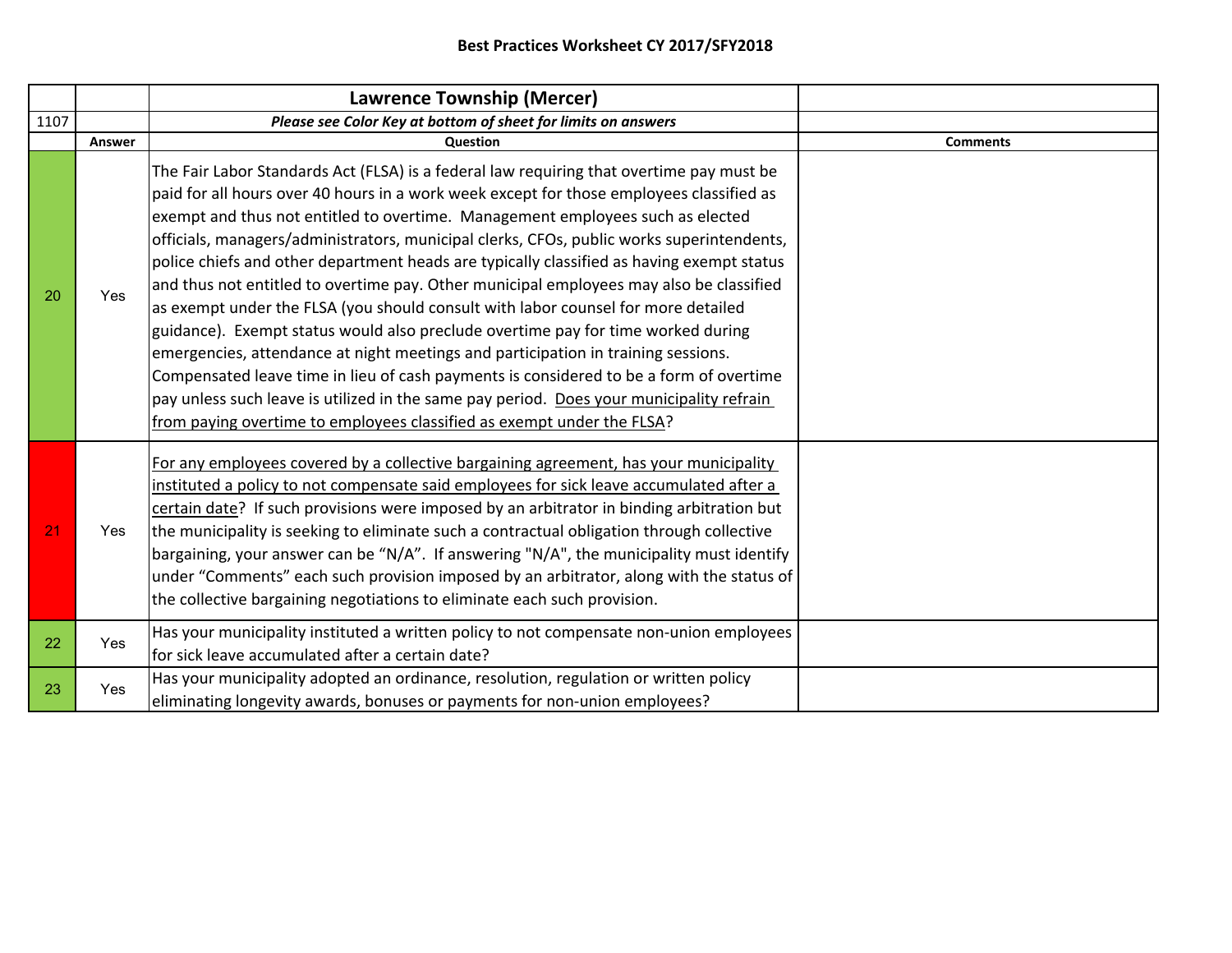|      |        | <b>Lawrence Township (Mercer)</b>                                                                                                                                                                                                                                                                                                                                                                                                                                                                                                                                                                                                                                                                                                                                                            |                    |
|------|--------|----------------------------------------------------------------------------------------------------------------------------------------------------------------------------------------------------------------------------------------------------------------------------------------------------------------------------------------------------------------------------------------------------------------------------------------------------------------------------------------------------------------------------------------------------------------------------------------------------------------------------------------------------------------------------------------------------------------------------------------------------------------------------------------------|--------------------|
| 1107 |        | Please see Color Key at bottom of sheet for limits on answers                                                                                                                                                                                                                                                                                                                                                                                                                                                                                                                                                                                                                                                                                                                                |                    |
|      | Answer | <b>Question</b>                                                                                                                                                                                                                                                                                                                                                                                                                                                                                                                                                                                                                                                                                                                                                                              | <b>Comments</b>    |
| 24   | Yes    | For any employees covered by a collective bargaining agreement, has your municipality<br>eliminated all longevity awards, bonuses or payments for employees hired on or after a<br>specified date, and refrained from increasing any longevity awards, bonuses or payments<br>for employees hired before a specified date? The answer to this question can be "N/A" if<br>such provisions were imposed by an arbitrator in binding arbitration but the municipality<br>is seeking to eliminate such a contractual obligation through collective bargaining. If<br>answering "N/A", the municipality must identify under "Comments" each such provision<br>imposed by an arbitrator, along with the status of the collective bargaining negotiations<br>to eliminate each such provision.     |                    |
| 25   | Yes    | Employee personnel manuals or handbooks serve as a valuable tool to convey a<br>municipality's policies, procedures and benefits. Many insurance carriers encourage the<br>adoption of such a document and offer discounted rates for their use. These publications<br>should review employees' rights and obligations in areas ranging from discrimination,<br>safety, violence, and harassment to vacation and sick days, holidays, use of township<br>vehicles, smoking and political activity, among others. Has your municipality adopted or<br>updated an employee personnel manual/handbook by resolution or ordinance within the<br>last five years? If yes, please provide in the Comments section the date of the meeting at<br>which the personnel manual was adopted or updated. | September 6, 2016. |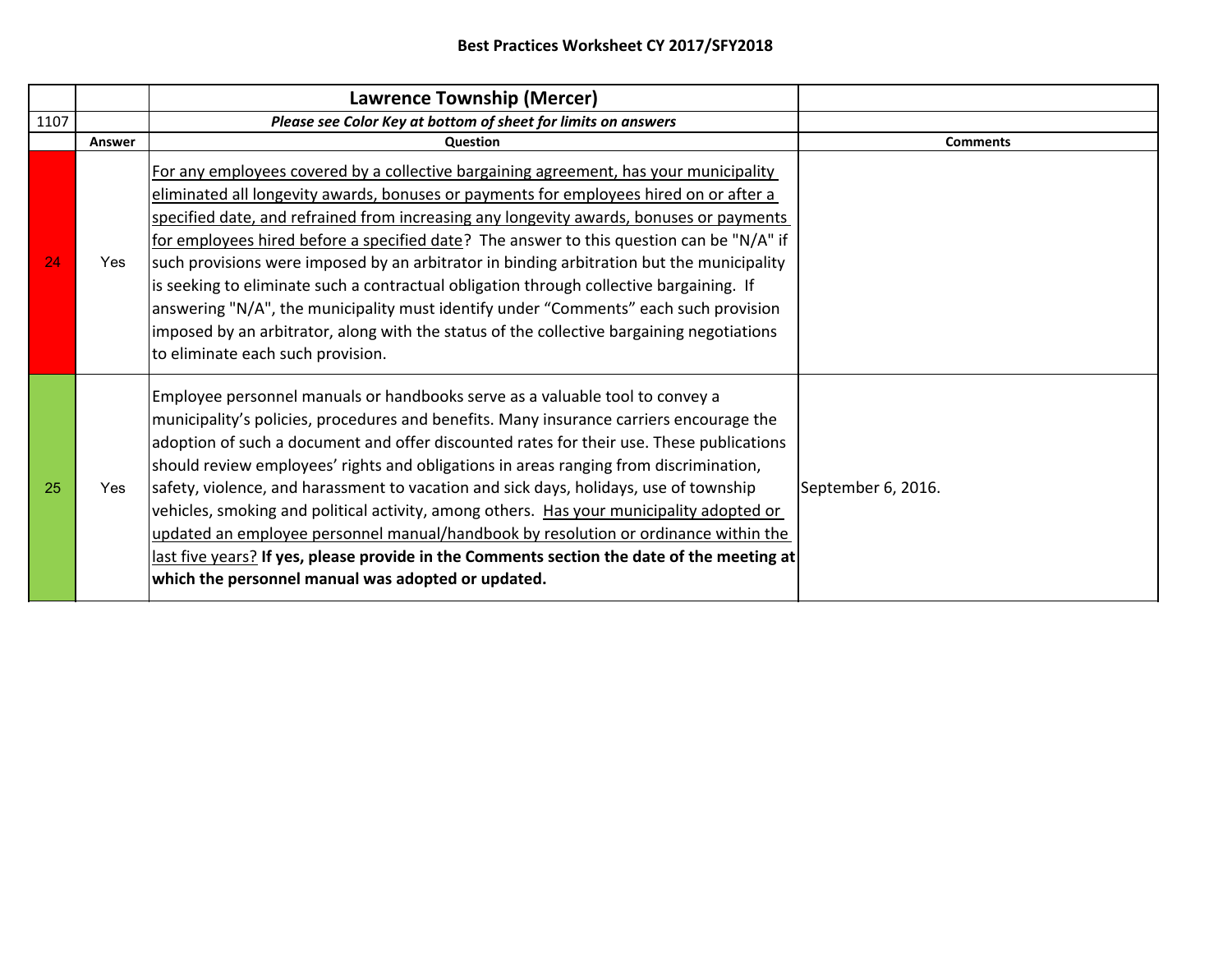|      |                | <b>Lawrence Township (Mercer)</b>                                                                |                      |
|------|----------------|--------------------------------------------------------------------------------------------------|----------------------|
| 1107 |                | Please see Color Key at bottom of sheet for limits on answers                                    |                      |
|      | Answer         | Question                                                                                         | <b>Comments</b>      |
|      |                |                                                                                                  |                      |
|      |                |                                                                                                  |                      |
|      | $\mathbf 0$    | Select                                                                                           |                      |
|      | 20             | Yes                                                                                              |                      |
|      | $\overline{2}$ | <b>No</b>                                                                                        |                      |
|      | 3              | N/A                                                                                              |                      |
|      | 25             | <b>Total Answered:</b>                                                                           |                      |
|      |                |                                                                                                  |                      |
|      | 23             | Score (Yes + N/A)                                                                                |                      |
|      | 92%            | Score %                                                                                          |                      |
|      |                |                                                                                                  |                      |
|      |                | <b>Chief Administrative Officer's Certification</b>                                              |                      |
|      |                | I hereby certify that the information provided in this Best Practices Inventory is accurate      | Certification $#(s)$ |
|      |                | to the best of my knowledge.                                                                     |                      |
|      |                | Name & Title                                                                                     | <b>Date</b>          |
|      |                | Kevin P. Nerwinski, Municipal Manager/QPA                                                        | 9/20/2017            |
|      |                | <b>Chief Financial Officer's Certification</b>                                                   |                      |
|      |                | I hereby certify that the information provided in this Best Practices Inventory is accurate      | Certification $#(s)$ |
|      |                | to the best of my knowledge.                                                                     | $N-0696$             |
|      |                | <b>Name</b>                                                                                      | <b>Date</b>          |
|      |                | Peter A. Kiriakatis                                                                              | 9/20/2017            |
|      |                | <b>Municipal Clerk's Certification</b>                                                           |                      |
|      |                | I hereby certify that the Governing Body of the Township of Lawrence in the County of            |                      |
|      |                | Mercer discussed/will discuss the CY 2017/SFY 2018 Best Practice Inventory as                    |                      |
|      |                | completed herein at a public meeting on 09/19/2017, with the Inventory results, and the          |                      |
|      |                | certification thereof by the Chief Administrative and Chief Financial Officers, respectively, to | Certification $#(s)$ |
|      |                | be stated in the minutes of said public meeting.                                                 | $C-1236$             |
|      |                | <b>Name</b>                                                                                      | <b>Date</b>          |
|      |                | <b>Kathleen S. Norcia</b>                                                                        | 9/20/2017            |